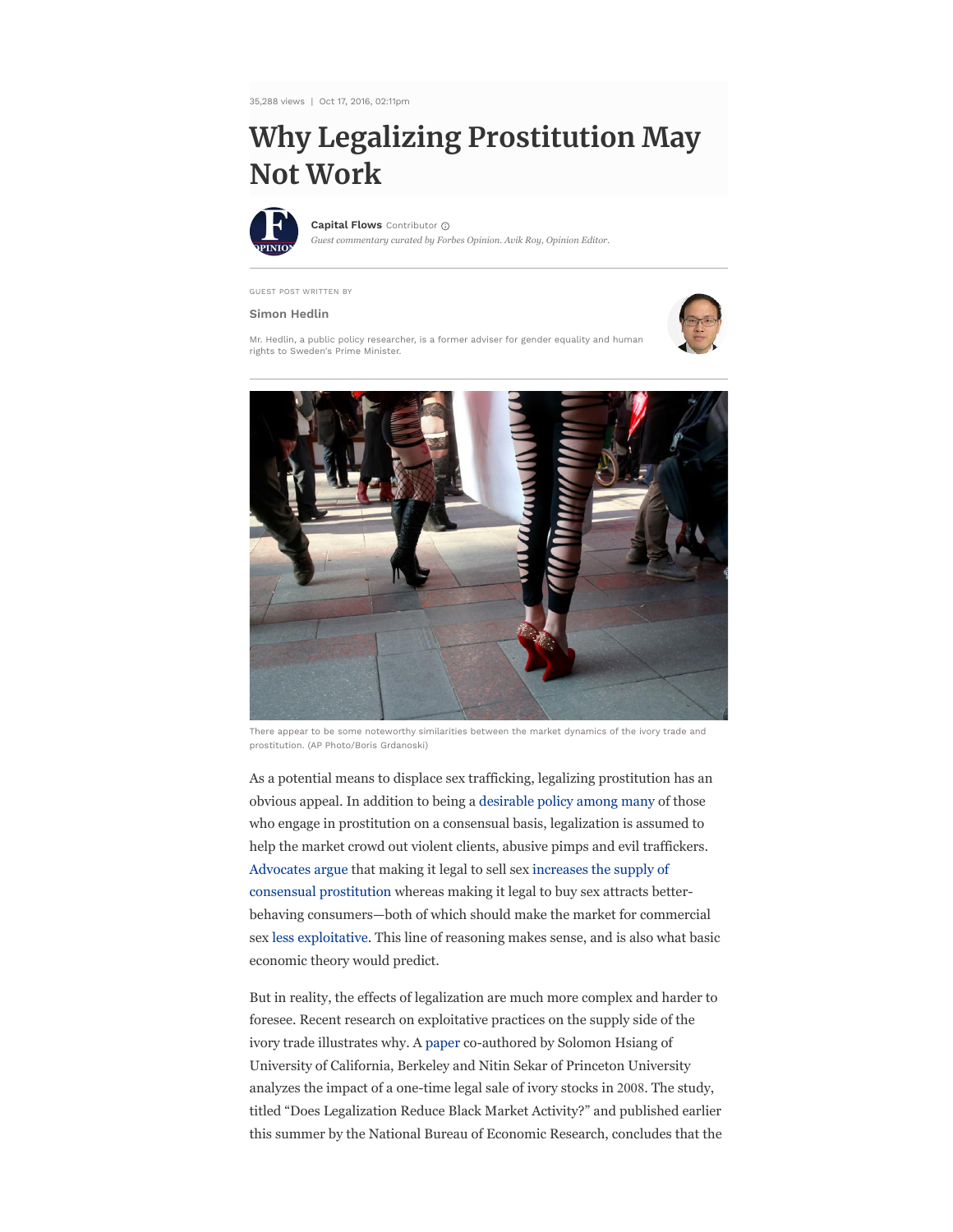legal sale, contrary to what [economic theory might expect,](https://protect-us.mimecast.com/s/9XRYB3uMJ71Aup) corresponded with a sudden increase in illegal ivory production in Africa and Asia.

## *Also on Forbes:*

Why did the creation of a legal market for ivory not displace exploitative suppliers? The authors point to two possible factors. First, they write, if "illegal supplies can masquerade as legal" then their production costs will fall, giving them a competitive edge over lawful suppliers. Second, they continue, if "legalization reduces stigma associated with consumption of the banned good," the demand may increase by such a large magnitude that part of the void will be filled by an increase in illicit supply.

Hsiang and Sekar's study proves a broader point: If legalization changes the nature of demand and supply, the policy may not lead to an intended reduction in unlawful production. Needless to say, ivory trade and prostitution are wildly different practices. But the relevant question to root out exploitative suppliers is only to what extent the market dynamics are comparable across the two industries. And there appears to be some noteworthy similarities.

## **YOU MAY ALSO LIKE**

On the authors' first point, while sex trafficking implies force, fraud or coercion, it may not be easy for either consumers or law enforcement to distinguish individuals who are selling sex with their consent from those who do not. In a legalized environment, unlawful commercial sex acts can therefore masquerade as legal. In addition, with respect to the researchers' second proposition, prostitution has long been a stigmatized practice. Legalization could therefore substantially increase demand, not only by removing the deterrent effect of punishment, but also by reducing stigma, which would make sex trafficking even more profitable. The net effect of legalizing prostitution may thus be, at worst, an increase, rather than a decrease, in the prevalence of trafficking.

Although these concerns about legalized prostitution may appear purely theoretical, there are some pieces of evidence to corroborate them. One [paper](https://protect-us.mimecast.com/s/lN6rBkuX0JGwCa), for example, looked at the legalization of brothels in the Netherlands in 2000. The researchers found that "screening of brothel owners and the monitoring of the compliance of licensing conditions do not create levels of transparency that enable sex trafficking to be exposed." They therefore concluded that "fighting sex trafficking using the criminal justice system may even be harder in the legalized prostitution sector."

> **Gallery: Inside eBay Billionaire [Pierre Omidyar's Battle To End](https://www.forbes.com/pictures/54f4e711da47a54de82452cd/inside-ebay-billionaire-p/) Human Trafficking**

9 images

View gallery  $\rightarrow$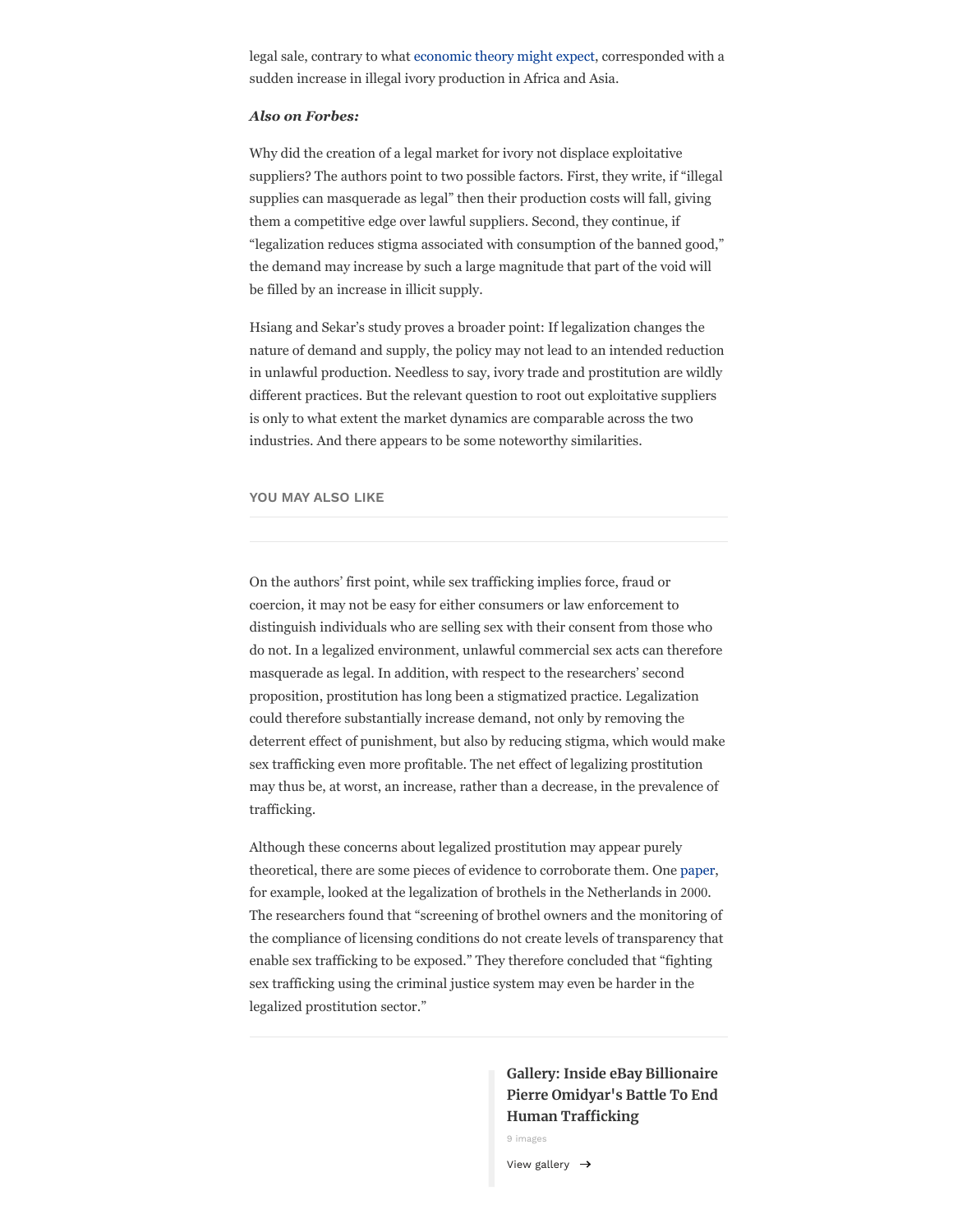

Similarly, official figures from Denmark lend support to the notion of a considerable increase in demand following the creation of a legal market. [Estimates](https://protect-us.mimecast.com/s/zNDoBbuLvzwNf1) by the Danish National Board of Social Services suggests that after prostitution was made legal in 1999, the number of individuals in prostitution rose by more than 40% from 2002 to 2009, which would correspond with a significant jump in demand. Meanwhile, in neighboring Sweden, where the purchase of sex was criminalized in 1999 (but selling sex remained legal), a comparable increase in prostitution has [not been observed.](https://protect-us.mimecast.com/s/rx5GBehD2XrQh8)

If the worries are warranted that legalization can both help traffickers subterfuge and boost demand for illicit supply, then the policy in question may be linked to higher trafficking prevalence. Some studies indicate that this could possibly be the case. [A paper](https://protect-us.mimecast.com/s/Zpw0Boh0ZxlDf5) that analyzed up to 150 countries [suggests that](https://protect-us.mimecast.com/s/mm6ZBpt1bgJzI8) "countries where prostitution is legal experience larger reported human trafficking inflows." A [study](https://protect-us.mimecast.com/s/kJ6zBmTrda0pIR) of two different sources of trafficking data in Europe similarly concluded that sex trafficking is "most prevalent in countries where prostitution is legalized." In my own research on the same topic, I have also found results that suggest a relationship between legal prostitution and sex trafficking.

Of course, the evidence here is not at all conclusive. It is important to note that none of these three investigations pin down a robust causal relationship; they all look primarily at correlation. And [other](https://protect-us.mimecast.com/s/pV6pBYUboA5Gtr) [papers](https://protect-us.mimecast.com/s/LLE9BVT7mkEWfl) have found different results regarding the potential effects of making prostitution legal. Moreover, the data on sex trafficking is generally bad and doing research on this topic is admittedly exceptionally difficult. It is also true that prostitution laws have consequences that stretch [beyond the realms of modern slavery.](https://protect-us.mimecast.com/s/GWd8BZTZOQ5AfN) Policymakers have to be concerned not only with sex trafficking, [but also with other factors](https://protect-us.mimecast.com/s/Y1XWBghnL8vQUQ), such as the welfare of those who voluntarily engage in prostitution.

It seems highly unlikely that anybody at present could say without a shadow of [a doubt whether the U.S. State Department's favored approach of tackling](https://protect-us.mimecast.com/s/K2xOBLU37vRATV) demand or the route of legalized prostitution is the policy that is better at reducing sex trafficking. What appears clear, however, is that there are reasons to be concerned with the efficacy of legalization. For all its theoretical appeals, it may ultimately not work as intended.